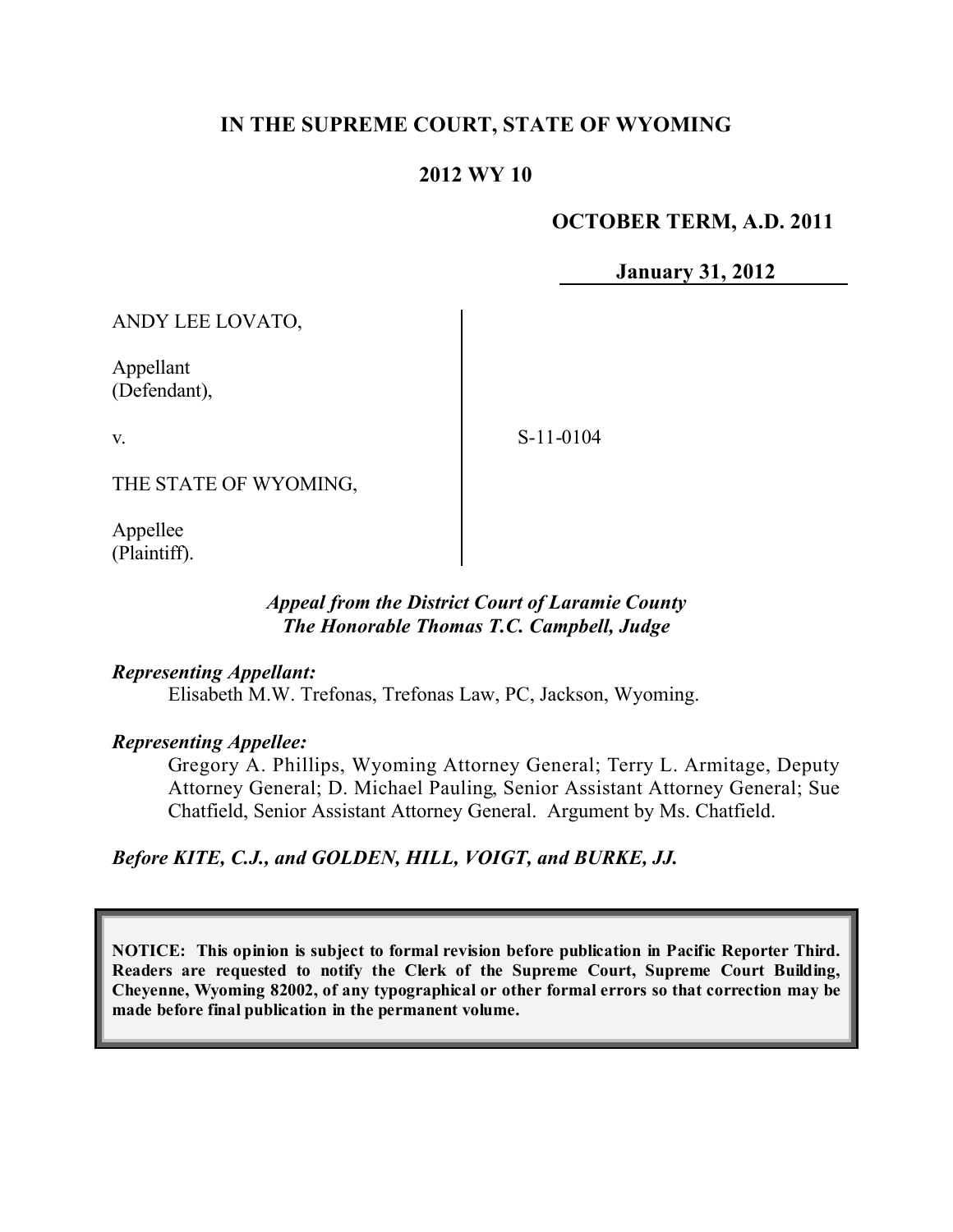### **VOIGT, Justice.**

[¶1] The appellant, Andy Lee Lovato, entered a conditional guilty plea to one count of possession of methamphetamine. In this appeal, he claims the district court incorrectly concluded that his right to be free from unreasonable searches and seizures under the Fourth Amendment of the United States Constitution and article 1 section 4 of the Wyoming Constitution was not violated when he was seized by the police. Finding no error, we affirm.

#### **ISSUES**

[¶2] Whether the district court erred when it concluded that the appellant's rights under the United States and Wyoming constitutions were not violated when he was seized, arrested, and ultimately searched by the police.

### **FACTS**

[¶3] On June 8, 2010, Detectives Willmarth and Sekerka with the Cheyenne Police Department began conducting surveillance on a house after receiving information that possible drug-related activity was occurring there. As the detectives approached the house, they saw a white Lincoln Town Car parked directly in front of the house, approximately 3-5 feet from the curb. An unidentified male was seated in the driver's seat of the car and the engine was running. There were no license plates on the car and, while there was a piece of white paper attached to the rear window of the car, the detectives could not read it. The detectives drove around the block and took a surveillance position where they could clearly see the car, although they did not have a clear view of the house. Shortly thereafter, a passenger entered the car and it left the residence.

[¶4] The detectives followed the Town Car in their unmarked vehicle with the hopes of identifying the occupants. While following the car, they observed the driver engage in several traffic violations, including an illegal lane change and failure to use a turn signal. The detectives requested a marked unit to pull the Town Car over for the traffic violations, but learned that no units were available in the area. They continued to follow the Town Car until it stopped abruptly in the middle of the road. The passenger of the Town Car exited the vehicle and stared intently at, and proceeded to walk toward, Detective Sekerka, who had gotten out of the passenger side of the unmarked police car. Detective Sekerka said, "Cheyenne Police. I need to talk to you, sir." The passenger continued to walk toward the detective until he got to the end of the Town Car, where he began to run away. After a short chase, Detective Sekerka caught up with the passenger and was eventually assisted by Detective Willmarth. The passenger struggled with the detectives, but was eventually placed in handcuffs and arrested for interference with a peace officer. During this time, the driver of the Town Car left the scene. Detective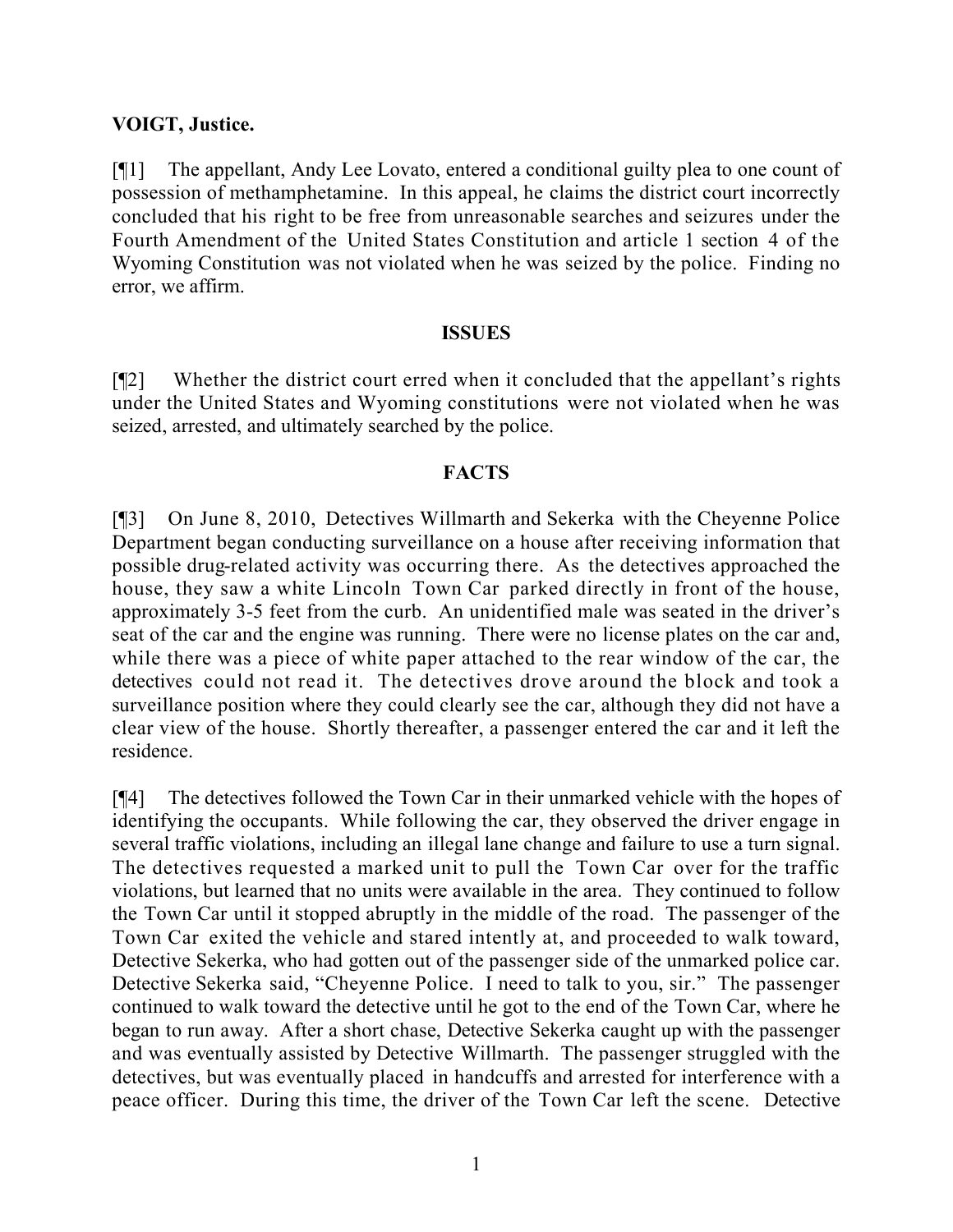Willmarth conducted a pat-down search and discovered a red metal canister, which contained methamphetamine, a digital scale, and \$180 in the passenger's left-front pocket. The passenger was identified as the appellant.

[¶5] The appellant filed a motion to suppress evidence, claiming he was seized by the detectives in violation of his Fourth Amendment rights under the United States Constitution and article 1 section 4 of the Wyoming Constitution. He argued that, at most, the interaction between himself and Detective Sekerka was a consensual encounter that he was free to terminate at any time. Therefore, the detectives did not have probable cause to arrest him for interference with a peace officer because the appellant was under no legal obligation to submit to Detective Sekerka's request. The district court disagreed and concluded that the detectives could have lawfully stopped the Town Car for the traffic violations and would have also had the authority to control the appellant's movements during the traffic stop.

# **STANDARD OF REVIEW**

[¶6] When reviewing a district court's decision to deny a motion to suppress, this Court uses a two-part standard of review. We will not disturb the district court's findings of fact unless they are clearly erroneous. *Feeney v. State*, 2009 WY 67, ¶ 9, 208 P.3d 50, 53 (Wyo. 2009). If the district court did not make a finding of fact on a specific issue, we will "uphold the general ruling of the court below if supported by any reasonable view of the evidence." *Id.* The issue of whether an unreasonable search or seizure occurred is a question of law we review *de novo*. *Id.* "A district court judgment may be affirmed on any proper legal grounds supported by the record." *Id*.

# **DISCUSSION**

[¶7] The appellant does not appear to contend the detectives did not have the authority to pull the Town Car over for the observed traffic violations. Instead, he claims the detectives did not execute a traffic stop and, therefore, any authority the detectives may have had over a passenger in a traffic stop did not apply. Accordingly, the detectives needed reasonable suspicion of criminal activity separate from the traffic violations to justify the seizure. While we agree that the detectives did not execute a traffic stop, we hold that the detectives did have reasonable suspicion of criminal activity to justify the appellant's seizure which, after the appellant disobeyed and struggled with the detectives, led to probable cause for his arrest for interference with a peace officer.<sup>1</sup>

 $\overline{a}$ 

 $<sup>1</sup>$  The appellant's argument focuses on the constitutional nature of his seizure and does not challenge the</sup> constitutionality of the search independently. In other words, the appellant does not argue that the search was unconstitutional if the seizure was justified. Therefore, we focus our analysis only on whether the appellant's seizure was justified.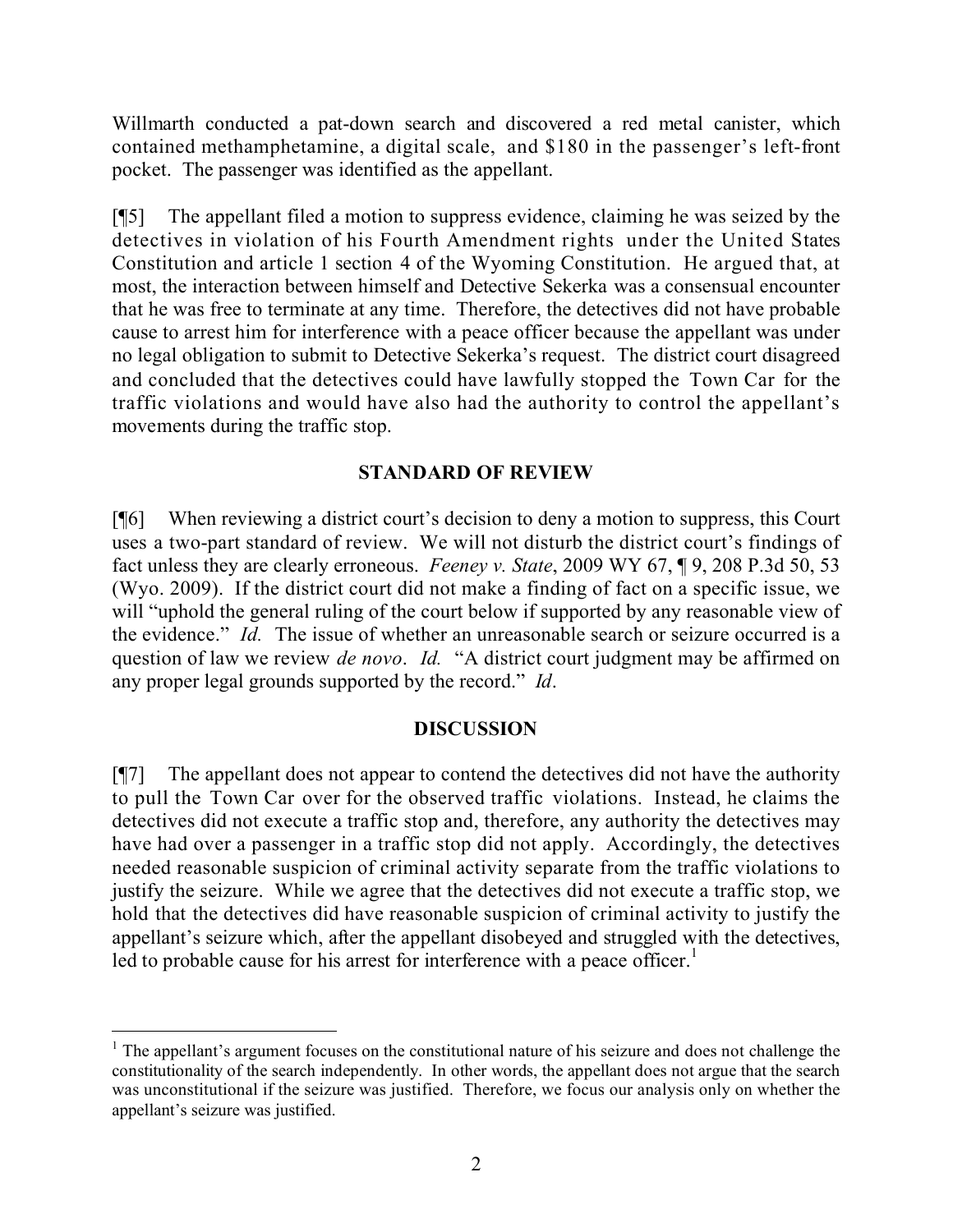### *Independent State Constitutional Analysis*

[¶8] The appellant claims his seizure was a violation of article 1 section 4 of the Wyoming Constitution. However, he has not provided any independent analysis that the outcome under the Wyoming Constitution would differ from the federal constitution. We have consistently held that, when a party fails to provide "proper argument and briefing using a precise and analytically sound approach" when claiming a violation of article 1 section 4 of the Wyoming Constitution, we will decline to consider the issue. *Cotton v. State*, 2005 WY 115, ¶ 14, 119 P.3d 931, 934 (Wyo. 2005). Therefore, we decline to consider whether the seizure was a violation of the Wyoming Constitution.

# *Fourth Amendment*

[¶9] The Fourth Amendment to the United States Constitution states:

The right of the people to be secure in their persons, houses, papers, and effects, against unreasonable searches and seizures, shall not be violated, and no Warrants shall issue, but upon probable cause, supported by Oath or affirmation, and particularly describing the place to be searched, and the persons or things to be seized.

U.S. Const. amend. IV. This Court has recognized three separate categories, or tiers, of interaction between a law enforcement officer and a citizen for the purposes of a Fourth Amendment analysis:

> The least intrusive contact between a citizen and police is a consensual encounter. *Custer* [*v. State*, 2006 WY 72], ¶ 13, 135 P.3d [620], 624-25 [(Wyo. 2006)]. A consensual encounter is not a seizure and does not implicate Fourth Amendment protections. The second tier is the investigatory or Terry stop, named after the seminal case *Terry v. Ohio*, 392 U.S. 1, 88 S.Ct. 1868, 20 L.Ed.2d 889 (1968). An investigatory detention is a seizure under the Fourth Amendment. *Custer*, ¶ 13, 135 P.3d at 624-25. However, because of its limited nature, a law enforcement officer is only required to show "the presence of specific and articulable facts and rational inferences which give rise to a reasonable suspicion that a person has committed or may be committing a crime" in order to justify the detention. *Id*., quoting *Wilson v. State*, 874 P.2d 215, 330 (Wyo. 1994). The most intrusive encounter between police and a citizen is an arrest. An arrest "'requires justification by probable cause to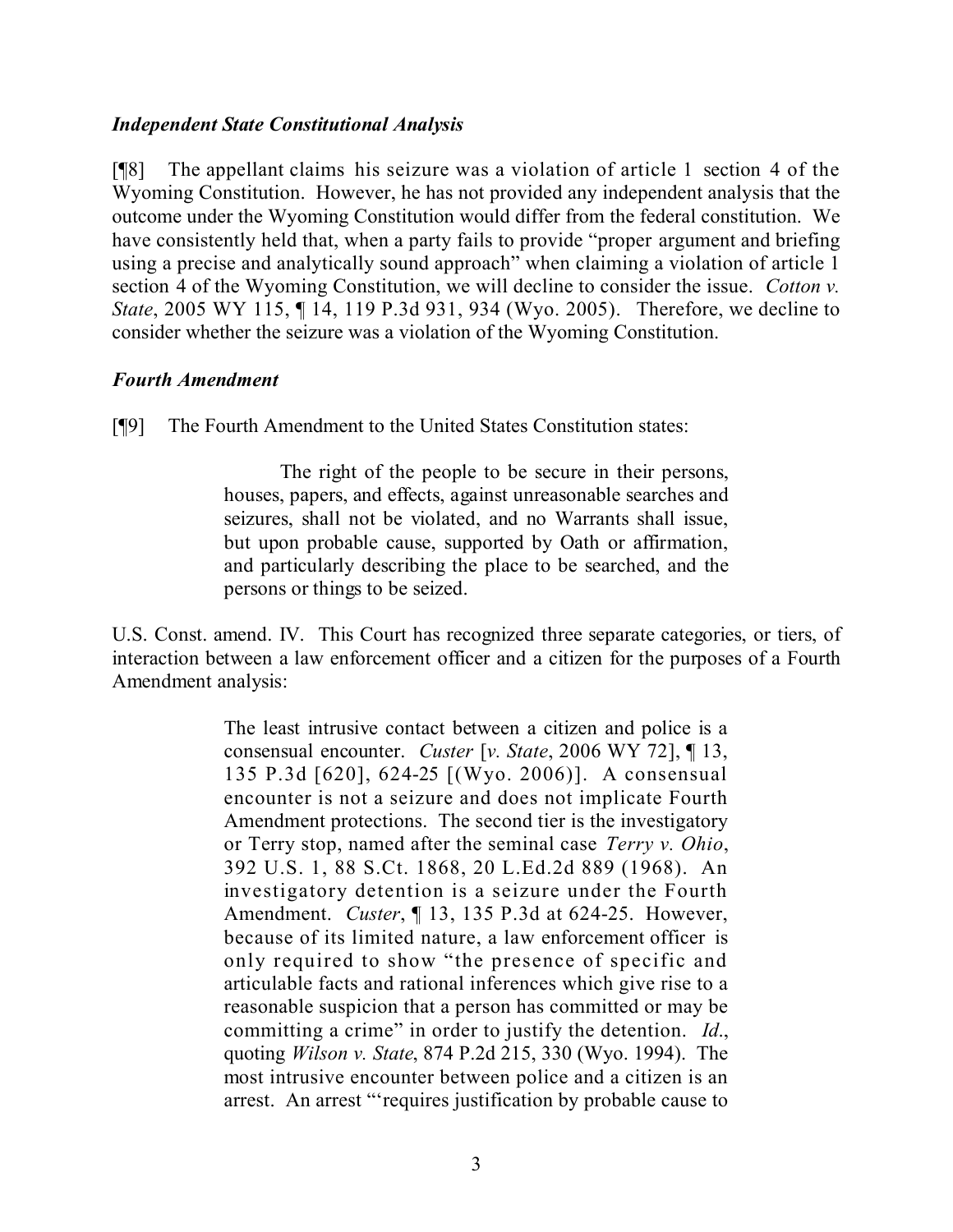believe that a person has committed or is committing a crime.'" *Id*. at 625, 135 P.3d 620 quoting *Wilson*, 874 P.2d at 219-20.

*Feeney*, 2009 WY 67, ¶ 13, 208 P.3d at 54 (quoting *Flood v. State*, 2007 WY 167, ¶ 14, 169 P.3d 538, 543-44 (Wyo. 2007)) (brackets in original).

[¶10] We have held that "a traffic stop is more analogous to an investigative detention than a custodial arrest[.]" *Id*. Therefore, we analyze the reasonableness of the traffic stop under the two-part test from *Terry v. Ohio*: "1) whether the initial stop was justified; and 2) whether the officer's actions during the detention were 'reasonably related in scope to the circumstances that justified the interference in the first instance.'" *Id*. (quoting *Damato v. State*, 2003 WY 13, ¶ 9, 64 P.3d 700, 705 (Wyo. 2003)). The United States Supreme Court has further held that the first requirement of *Terry* is "met whenever it is lawful for police to detain an automobile and its occupants pending inquiry into a vehicular violation. The police need not have, in addition, cause to believe any occupant of the vehicle is involved in criminal activity." *Arizona v. Johnson*, 555 U.S. 323, 327, 129 S.Ct. 781, 784, 172 L.Ed.2d 694 (2009).

[¶11] The district court's conclusion that the detectives' seizure of the appellant was constitutional was based upon the premise that, because the detectives had observed several traffic violations, the stop was justified and, therefore, the appellant could be detained as a passenger pending inquiry into the traffic violation. It is undisputed that the detectives did, in fact, observe several traffic violations that would have justified an investigative detention by way of a traffic stop. And, if they had effectuated a traffic stop, they could have detained the appellant as a passenger in the vehicle while they investigated the traffic violation. *Id.* The problem with the district court's reliance upon this legal conclusion, however, is that a traffic stop never occurred. Instead, it is premised on a string of hypothetical situations that simply did not occur. The driver of the Town Car in which the appellant was a passenger abruptly stopped the car in the middle of the street without any show of authority by the detectives. Further, the only contact made with the occupants of the Town Car was with the appellant, and no contact was made with the driver. For these reasons, we do not believe the appellant's seizure was justified by being a passenger during a traffic stop.

[¶12] However, we do hold the detectives had reasonable suspicion of criminal activity to justify the appellant's seizure, which led to probable cause for his eventual arrest. When determining whether reasonable suspicion of criminal activity exists, this court must find "a particularized and objective basis for suspecting the particular person stopped of criminal activity." *McGarvey v. State*, 2009 WY 8, ¶ 15, 200 P.3d 785, 790 (Wyo. 2009) (internal quotation marks omitted). When doing so, we take into account the totality of the circumstances, including an officer's training, experience, and expertise. *Id*.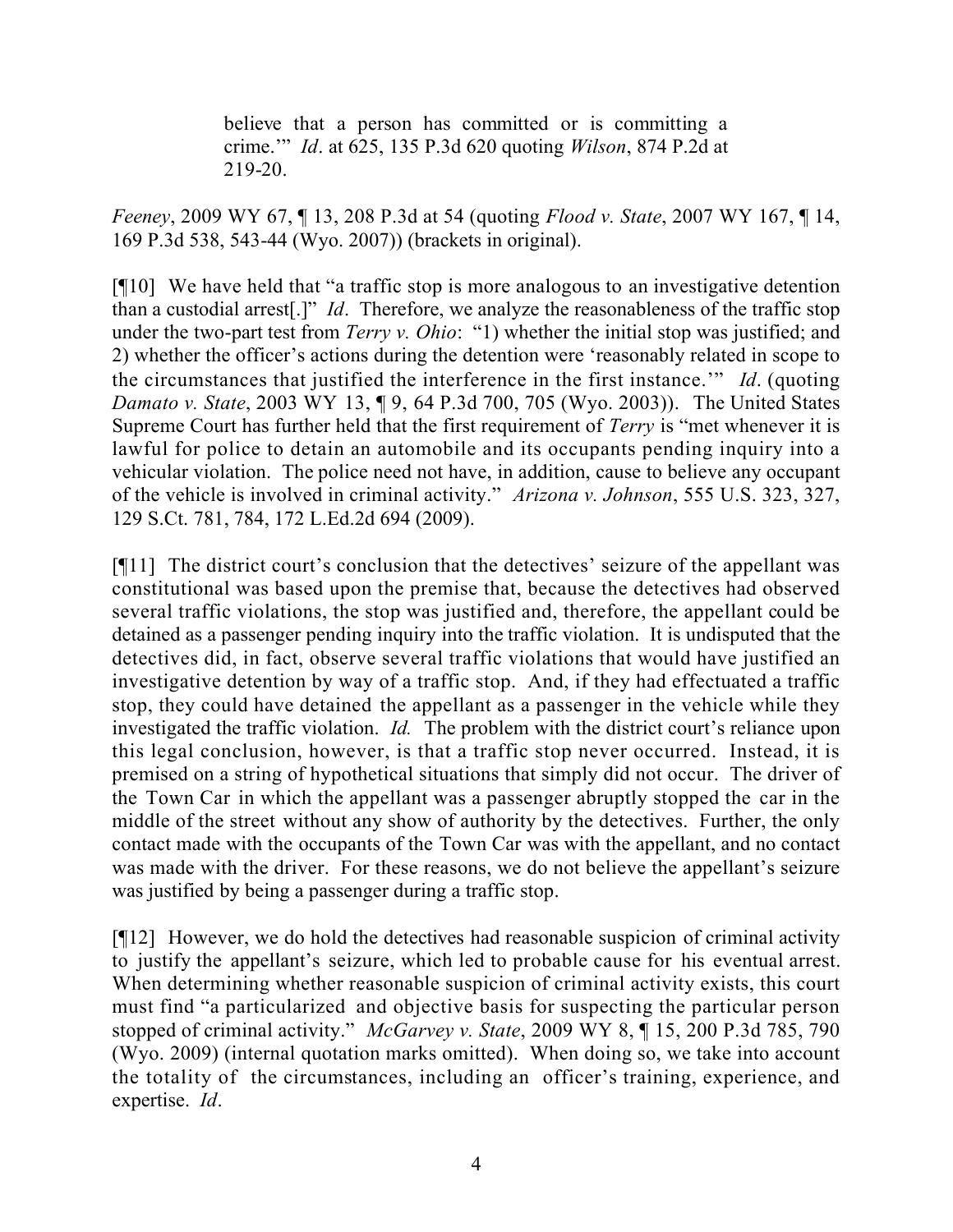[¶13] Under the totality of the circumstances, the detectives had reasonable suspicion to believe the appellant was engaged in criminal activity. Both detectives testified that they were conducting surveillance on the house in front of which the Town Car was parked because of information they had received about possible drug related activity at the house. They observed the Town Car parked 3-5 feet from the curb directly in front of the house, with the engine running and a man sitting in the driver's seat. Detective Willmarth testified that when a vehicle is parked outside of a residence for a short period of time, it is indicative of drug activity. The appellant then got into the passenger side of the Town Car and the car drove away.

[¶14] The detectives followed the Town Car in an unmarked vehicle for some time until the driver abruptly stopped the car in the middle of the road. Detective Willmarth testified that the driver's sudden stop could be a countersurveillance tactic that is used when someone knows he is being followed by the police. Detective Sekerka testified that, in his experience, "if a vehicle just stops in the middle of the street they assume police are behind it. They stop the car, and they run, then you have a foot pursuit." After the Town Car stopped in the middle of the road, the appellant got out of the car, stared "intently" at Detective Sekerka, and began walking towards him. After Detective Sekerka identified himself as a police officer and asked the appellant to stop, he continued walking toward the detective until he reached the end of the car and then began to run away. $2$ 

[¶15] As is often the case, each of these observations and behaviors could be interpreted as innocent if reviewed in isolation. *See Feeney*, 2009 WY 67, ¶ 22, 208 P.3d at 57. However, seemingly innocent behavior may give rise to reasonable suspicion of criminal activity when considered together under the totality of the circumstances. The fact that the detectives observed the Town Car parked in front of a house that was the target of drug surveillance and the driver eventually engaged in what could be considered a countersurveillance maneuver, coupled with the appellant's bizarre and aggressive behavior towards Detective Sekerka and his headlong flight after discovering he was being confronted by law enforcement officers, justifies a finding of reasonable suspicion that criminal activity was afoot.

[¶16] The appellant generally describes his flight from the detectives as an exercise of his right not to cooperate with law enforcement, and argues that his refusal to cooperate cannot be the basis for reasonable suspicion or probable cause. This description, however, does not accurately describe the appellant's actions when confronted by Detective Sekerka. This was not a situation where the detective asked the appellant if he would answer some questions and the appellant refused. Instead, the appellant came

l  $2$  The appellant chose not to present any witnesses at the motion hearing. Therefore, the detectives' testimony was not controverted.